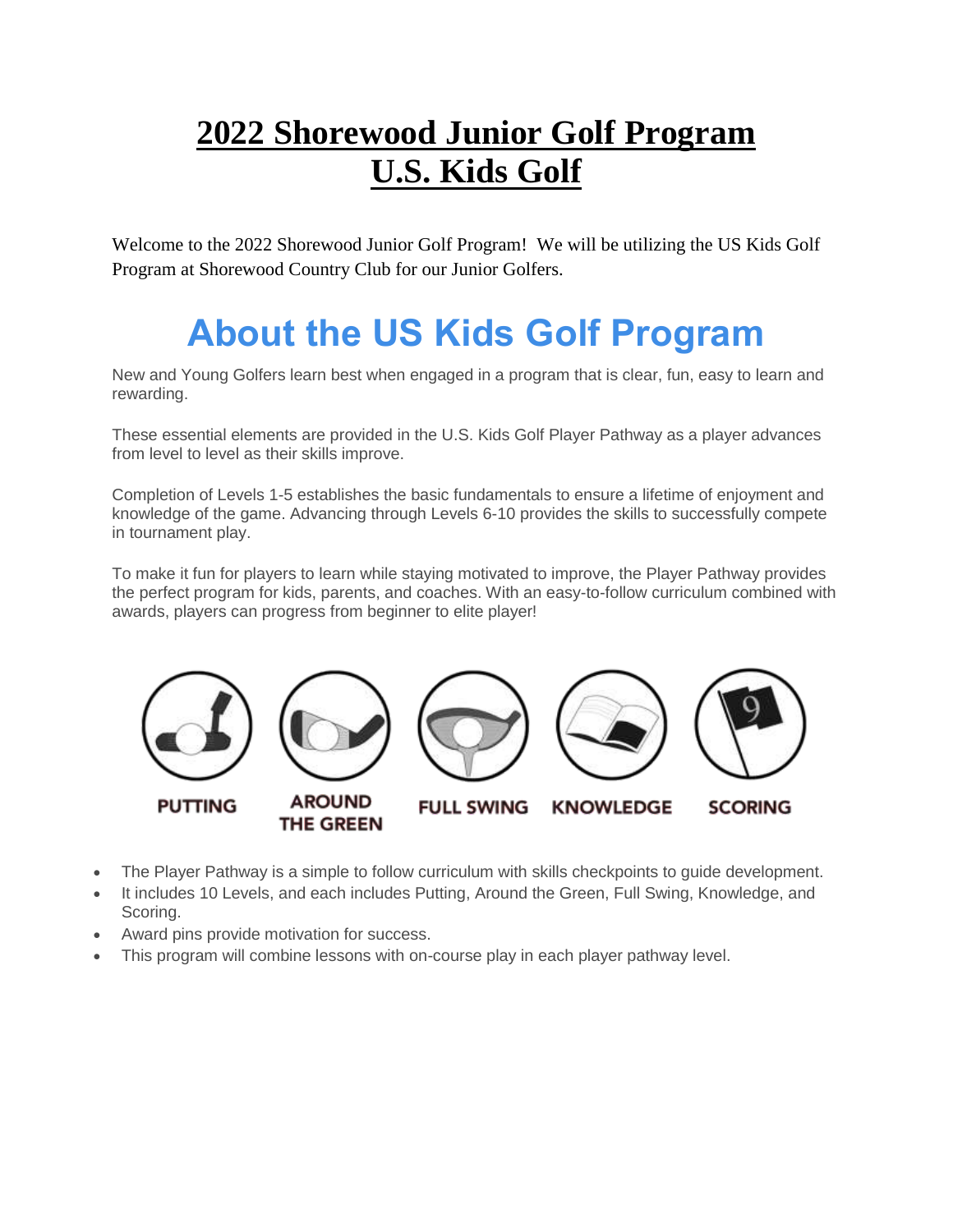## **Who May Participate?**

The 2022 Junior Golf Program will be open to **BOTH** members and non-members. Members will receive preference over non-members **IF** the maximum number of junior golfers is exceeded

The program will have a maximum number of 84 junior golfers (goal is 12 students per class maximum…some exceptions may apply).

Junior Golfers Age 4-18 may sign up.

## **How to Register?**

You may drop off your completed Junior Golf Registration Packet to PGA Head Professional Brad Smith any time before the registration deadline of May 31, 2022. The packet must be completed with payment (members may member-charge).

There will also be a specific In-Person Registration Dates that will take place on the following dates in the Pro Shop (registration packets will be available in the pro shop this day if one is needed):

#### **Tuesday May 3rd from 3-6:00 PM Tuesday May 10th from 3-6:00 PM Tuesday May 17th 3-5:00 PM**

Please note that you may simply register via mail as well. To register via mail, please send completed registration packet and check (if applicable) to:

> Shorewood Country Club Attn: Brad Smith 4958 West Lake Road Dunkirk, NY 14048

Please make checks out to Shorewood Country Club.

**\*\*\*If you are a member of Shorewood in good standing you may bill your account for the registration fee\*\*\***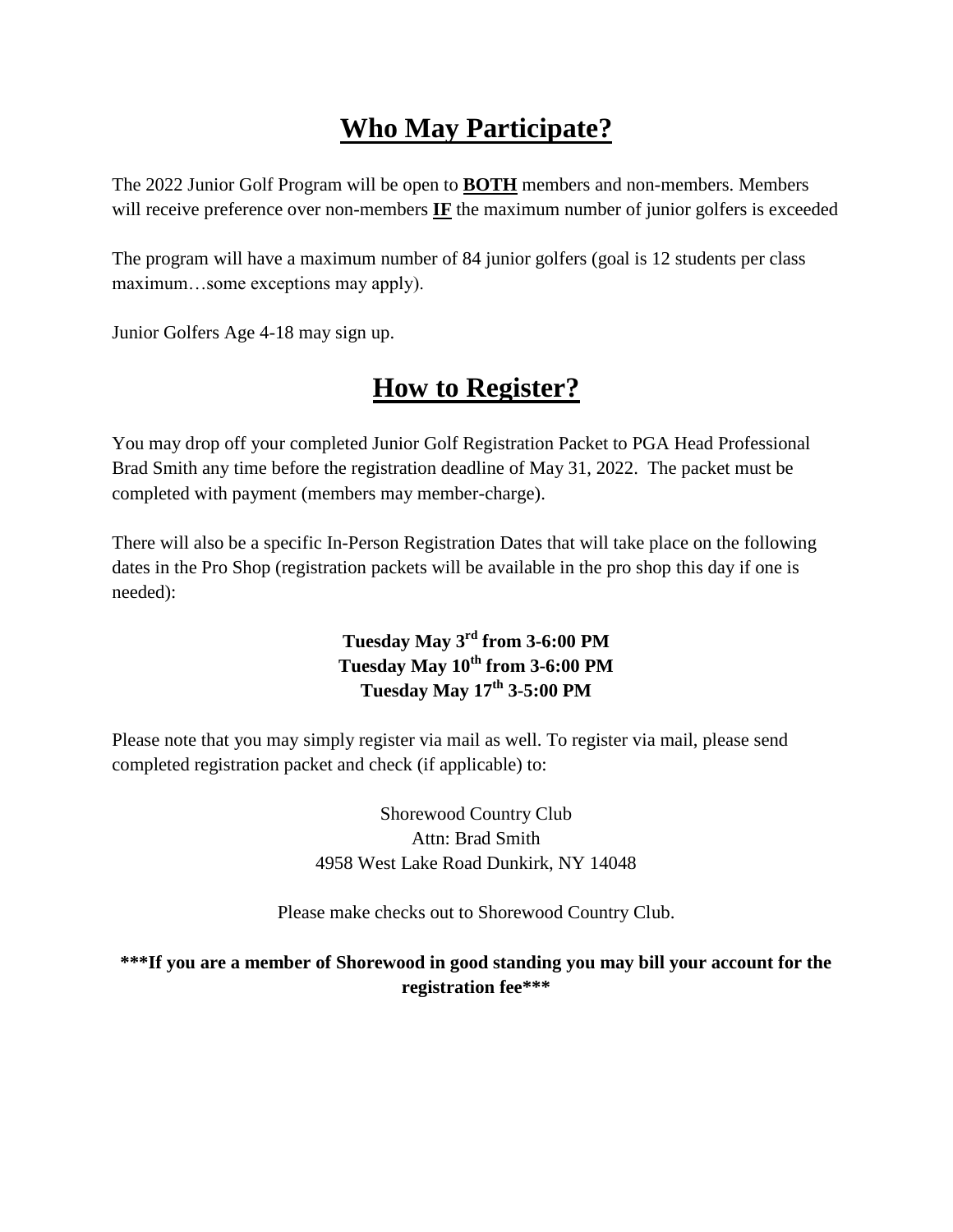## **What Player Pathway Level is My Junior Golfer?**

\*\*\*Please Mark What Level Your Junior Golfer is on the registration form below\*\*\*

Junior golfers will be placed into a Player Pathway Level based on current skill level. These levels are outlined below. Please select appropriate level by seeing descriptions below.

#### **\*Please note if you are unsure, please select LOWER Player Pathway Level. You may also schedule a time to discuss with PGA Head Golf Professional Brad Smith if you have further questions\***

\***Most Junior Golfers will start out in Levels 1, 2, 3 or 4. Only those golfers who have years of golfing experience should select Levels 5 or Higher (some golfers will fit into those categories and should select appropriate level)\***

**The Goal of the Player Pathway Levels is to put golfers into the appropriate levels to stimulate learning, see growth, and achieve golfing goals to learn the game for a lifetime**

## **LEVEL 1 (3-Hole Group)**

Beginning Golfer/No Experience

Some Skill Tests To Complete Level 1 and Advance to Level 2:

Score 6 or less on 3 holes from 50 yards Three Times Carry a Mid Iron (6,7,8) 25 yards in the air 3 out of 5 attempts Carry a Driver 25 yards in air 3 out of 5 attempts.

## **LEVEL 2 (3-Hole Group)**

Beginning Golfer/Less Experienced Golfer

Some Skills Tests To Complete Level 2 and Advance to Level 3:

Score 6 or less on 3 Holes from 100 Yards Three Times Hit Mid Iron (6,7,8) 25 yards in the air 3 out of 5 attempts Hit Driver 40 yards in air 3 out of 5 attempts. Get Ball out of Sand onto Green 2 out of 5 attempts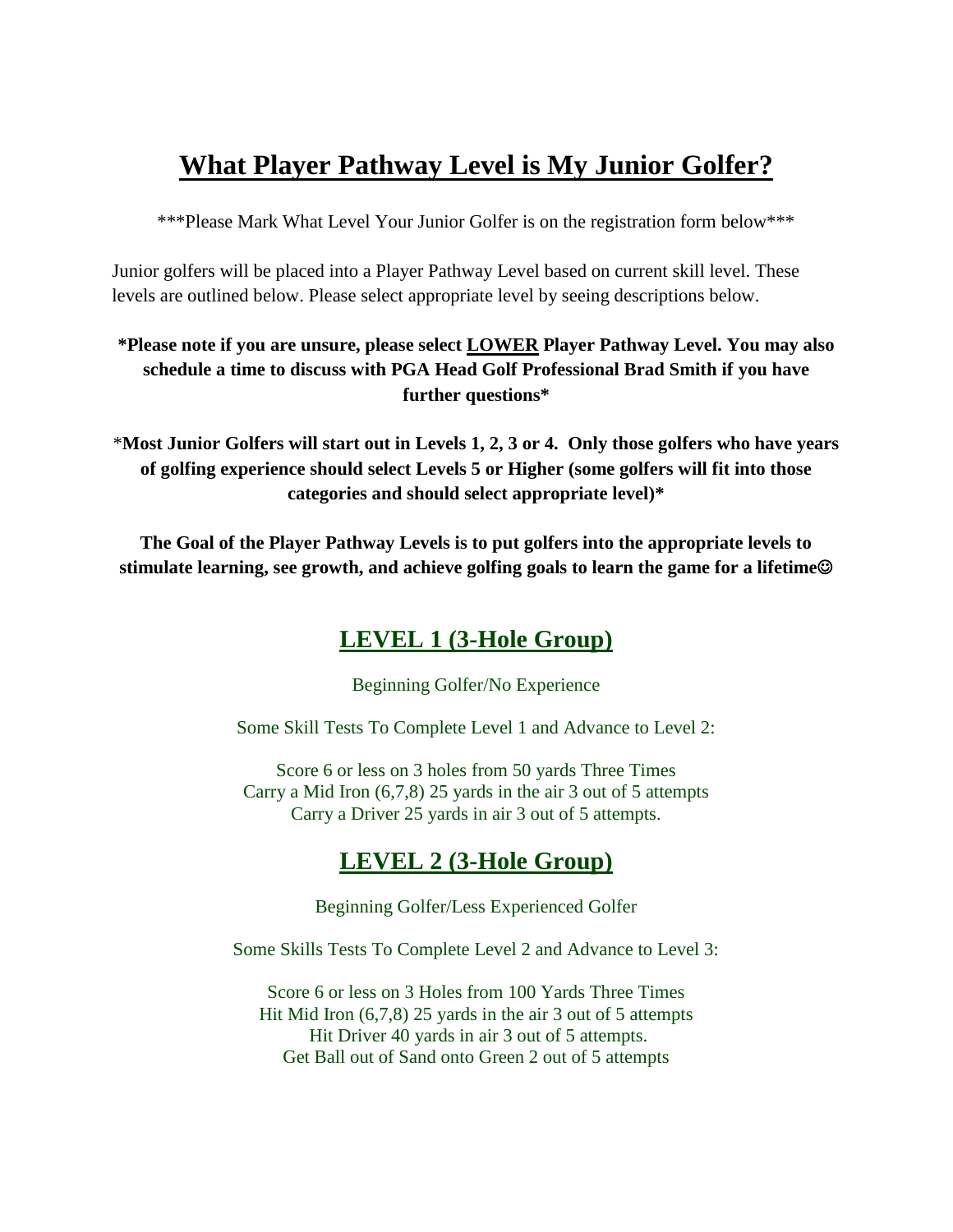#### **LEVEL 3 (6-Hole Group)**

More Experienced Golfer

Some Skills Tests To Complete Level 3 and Advance to Level 4:

Score 6 or Less on 3 Holes from 150 Yards Three Times Hit Mid Iron (6,7,8) in the air 40 yards 3 out of 5 attempts Hit Driver in the air 60 yards 3 out of 5 attempts. Two Putt 3 out of 5 attempts from 40 feet. Get Ball out of Sand onto Green 3 out of 5 attempts.

#### **LEVEL 4 (9-Hole Group)**

Experienced Golfer/Intermediate Golfer

Some Skills Tests To Complete Level 4 and Advance to Level 5:

Score 54 or less one time on 9-holes. Par  $3s = 100$  Yards Par  $4s = 150$  Yards Par  $5s = 200$  Yards Hit Driver in the air 75 yards 3 out of 5 attempts

### **LEVEL 5 (9-Hole Group)**

Experienced Golfer

Some Skills Tests To Complete Level 5 and Advance to Level 6:

Score 51 or less two times on 9 holes. Par  $3s = 100$  Yards Par  $4s = 150$  Yards Par  $5s = 200$  Yards

#### **LEVEL 6 (9-Hole Group Practice/ 18-Hole Group Tournament)**

Advanced Golfer

Some Skills Tests To Complete Level 6 and Advance to Level 7:

Score a 48 or less 3 times on 9 holes (Regulation Tees) Course Yardage Outlined During Program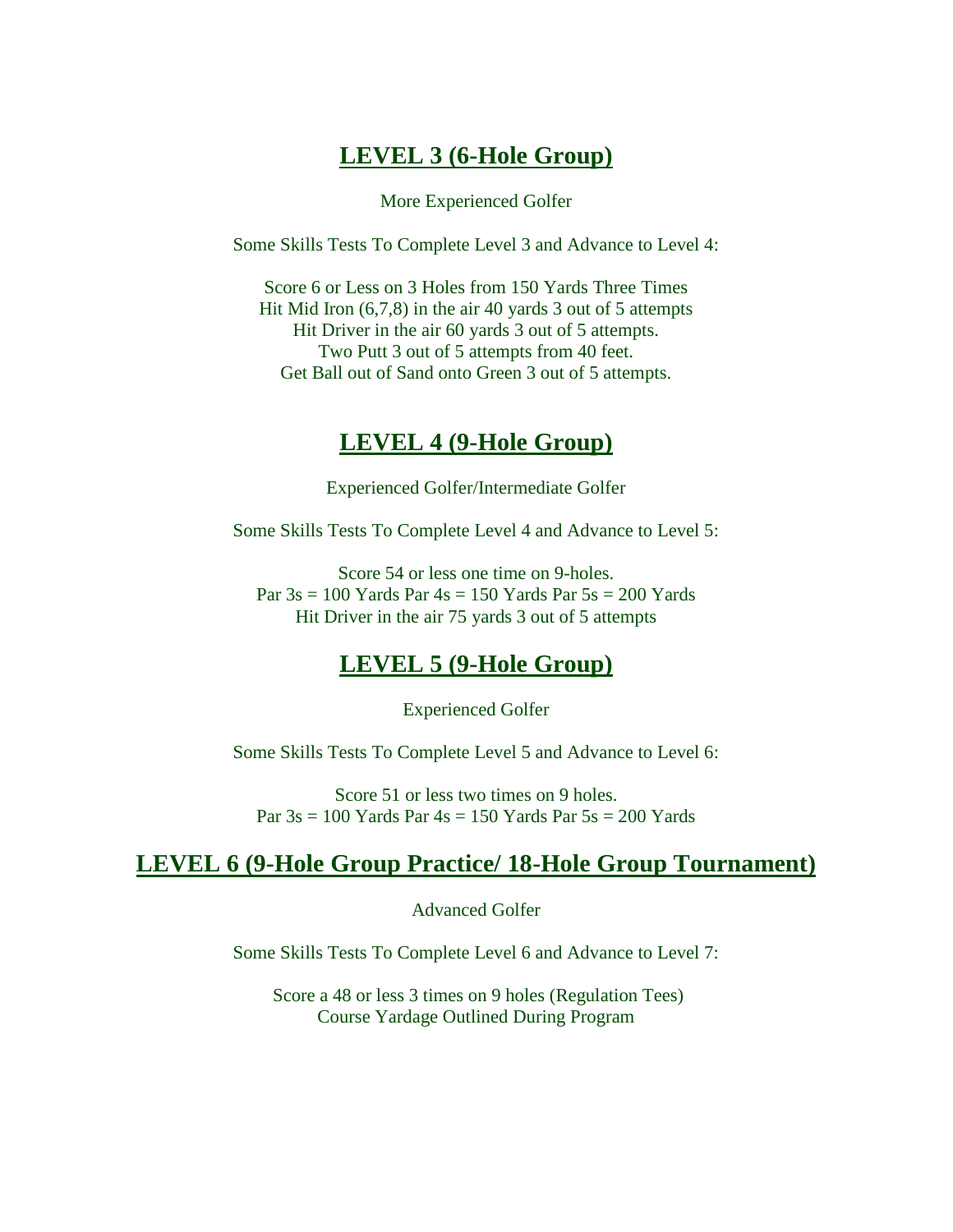### **LEVEL 7 (9-Hole Group Practice/ 18-Hole Group Tournament)**

Advanced Golfer

Some Skills Tests To Complete Level 7 and Advance to Level 8:

Score a 45 or less 4 times on 9 holes (Regulation Tees) Course Yardage Outlined During Program

### **LEVEL 8 (9-Hole Group Practice/ 18-Hole Group Tournament)**

Advanced Golfer

Some Skills Tests To Complete Level 8 and Advance to Level 9:

Score a 42 or less 5 times on 9 holes (Regulation Tees) Course Yardage Outlined During Program

### **LEVEL 9 (9-Hole Group Practice/ 18-Hole Group Tournament)**

Elite Golfer

Some Skills Tests To Complete Level 9 and Advance to Level 10:

Score a 39 or less 6 times on 9 holes (Regulation Tees) Course Yardage Outlined During Program

## **LEVEL 10 (9-Hole Group Practice/ 18-Hole Group Tournament**

Elite Golfer

Some Skills Tests To Complete Level 10:

Score a 36 or less 7 times on 9 holes (Regulation Tees) Course Yardage Outlined During Program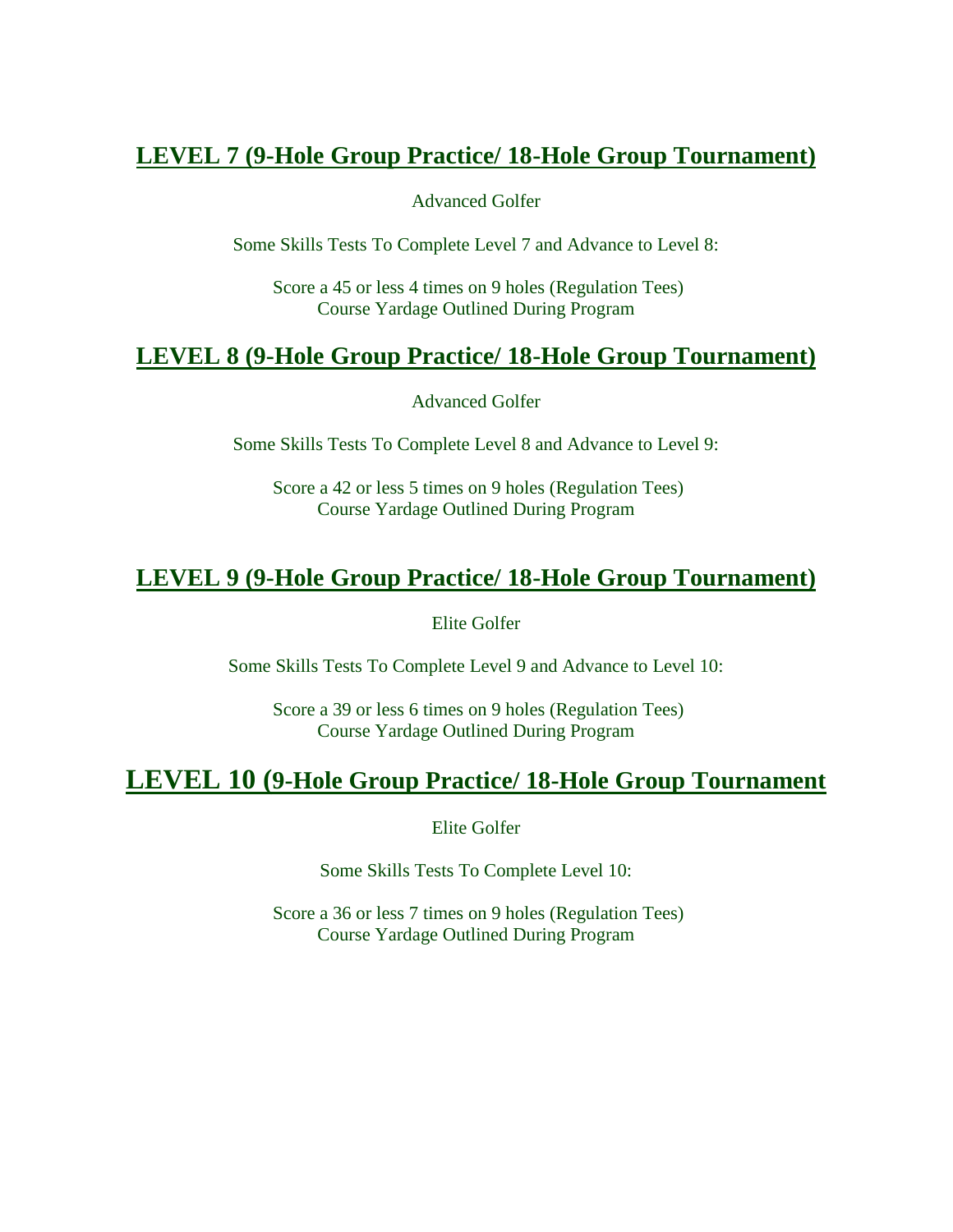## *PRICE PER JUNIOR GOLFER*

| <b>Shorewood Class A Member</b>  | \$105.00 |
|----------------------------------|----------|
| <b>Shorewood Class A1 Member</b> | \$115.00 |
| <b>Shorewood Social Member</b>   | \$130.00 |
| <b>Public</b>                    | \$155.00 |

\*Note, if you are unable to attend one of the registration dates, please contact Head Golf Professional Brad Smith at [brad@shorewoodcc.com](mailto:brad@shorewoodcc.com) or 716-366-1880 Ext.4 with any questions.

Enclosed with this registration form is a junior golf schedule complete with lesson dates & times, tournament dates & times, and other pertinent information. Each participant in our junior golf program will be assigned a level (1,2,3,4,5,6,7,8,9,10). Groups and lesson times for each group will be posted on our website, [www.shorewoodcc.com](http://www.shorewoodcc.com/) under the **Junior Golf** tab and in the pro shop. If you have any questions regarding the program, please contact Head Golf Professional Brad Smith.

Shorewood Country Club is committed to providing an excellent Junior Golf Program complete with instruction, competition, life skills, and overall fun so that the game of golf can be enjoyed for a lifetime. Thank you for your participation.

Sincerely,

Junior Golf Committee Brad Smith, PGA Head Golf Professional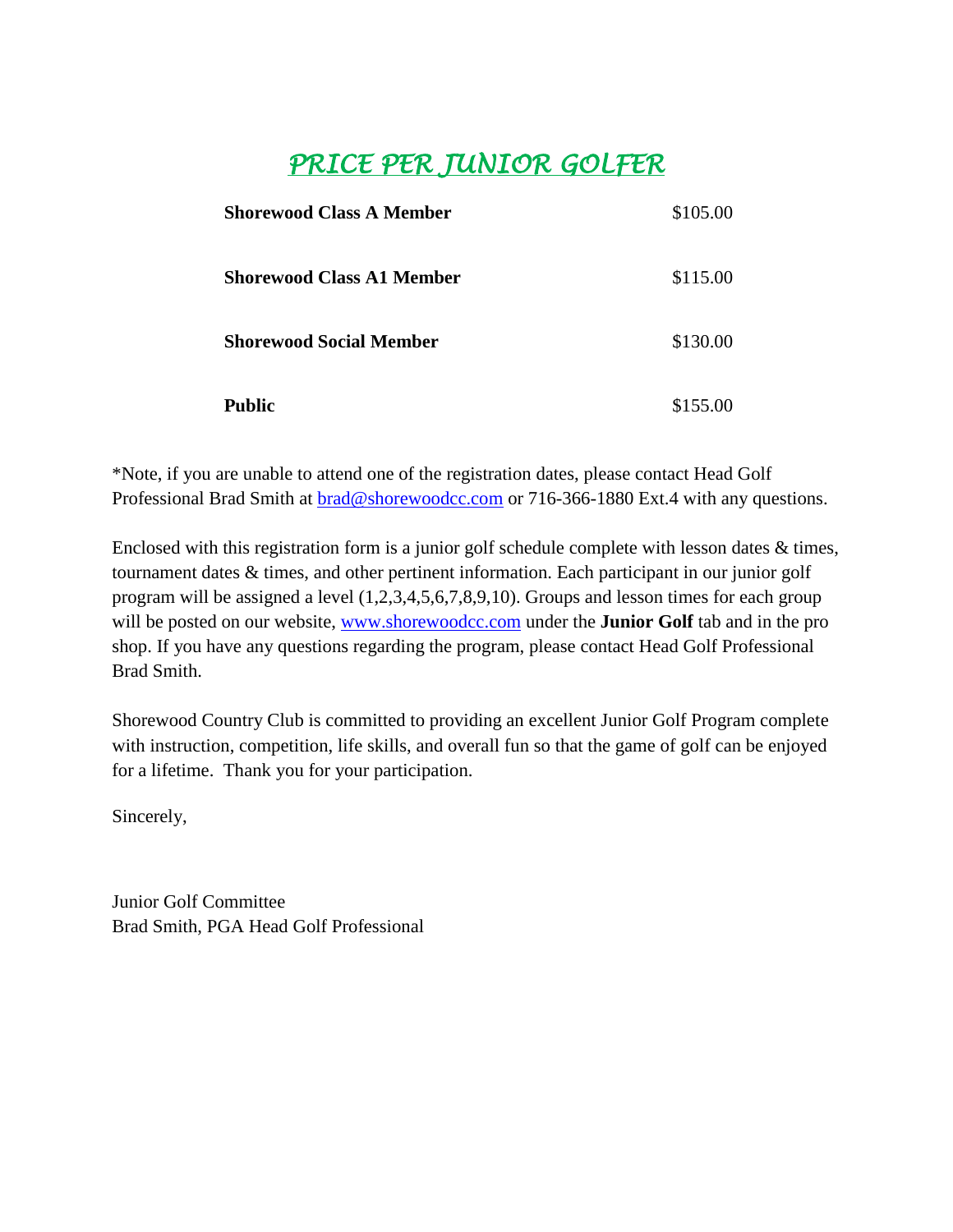# **Shorewood Junior Golf 2022**

*Registration Form*

| **Please Note that we will notify you via email for all cancellations of lessons and/or tournament play** |  |                               |  |  |  |  |
|-----------------------------------------------------------------------------------------------------------|--|-------------------------------|--|--|--|--|
|                                                                                                           |  |                               |  |  |  |  |
|                                                                                                           |  |                               |  |  |  |  |
|                                                                                                           |  | <b>Children's Information</b> |  |  |  |  |
|                                                                                                           |  |                               |  |  |  |  |
|                                                                                                           |  |                               |  |  |  |  |
|                                                                                                           |  |                               |  |  |  |  |
|                                                                                                           |  |                               |  |  |  |  |
|                                                                                                           |  |                               |  |  |  |  |
| <b>Method of payment:</b>                                                                                 |  |                               |  |  |  |  |
| Cash                                                                                                      |  | Check Member Charge           |  |  |  |  |
|                                                                                                           |  |                               |  |  |  |  |

Paid: <u>Yes</u> No *(Office use Only)* 

*We agree to accept full responsibility of the welfare of our children while participation in all the events related to the Shorewood Junior Golf Program and agree to waive liability against Shorewood Country Club and those directing and instructing the program.*

Parent Signature\_\_\_\_\_\_\_\_\_\_\_\_\_\_\_\_\_\_\_\_\_\_\_\_\_\_\_\_\_\_\_\_\_\_\_\_\_\_\_\_\_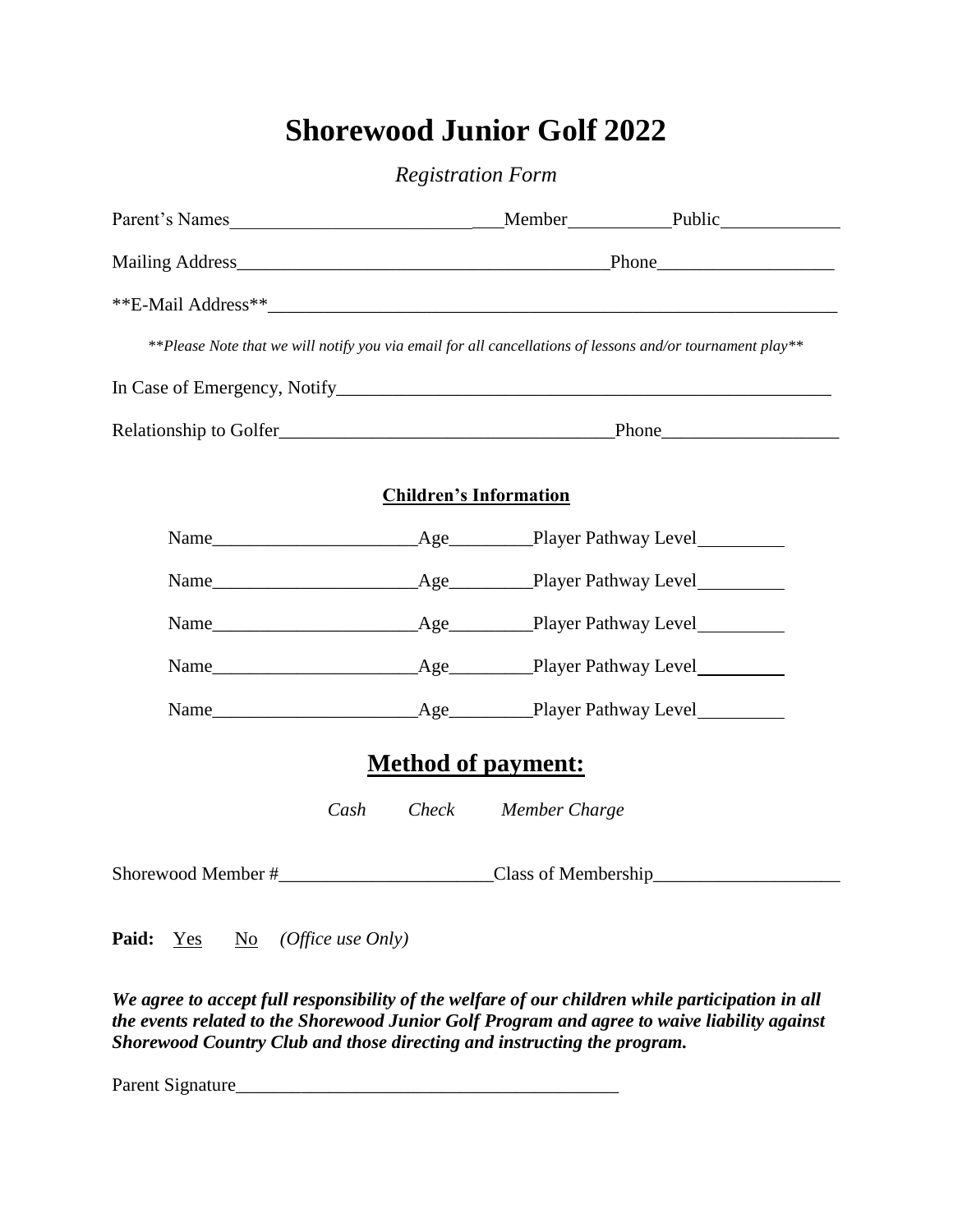# **Shorewood Junior Golf Program**

### *Walker Form*

Name of Walker(s): Name of Junior Golfer(s):

We would like each Parent/Guardian to walk with their children a minimum of two days throughout the junior golf season. This is key to the program, as it enables the junior golfers to get on the course and PLAY after their lessons and for the Junior Club Championship.

Junior Golfers in Levels 1-5 MUST have at least one walker per group for play after lessons and tournaments. Junior Golfers in Levels 6-10 are not required to have a walker for play after lessons, but MUST have at least one walker per group for tournament play.

\*\*Please Mark a Minimum of Two Walk Dates. If you are not sure of certain dates, please write "PLEASE CONTACT ME" and we will give you optional dates for you to choose to walk. \*\*

Please indicate your walk dates below. All walkers must be at least 18 years old. Walkers are to assist in pace of play, help keep score, assist in safety, and add to the overall enjoyment of the junior golf program. There must be enough walkers on each date to accompany the golfers in order for the program to run safely. Your cooperation with this is greatly appreciated.

|--|

| $2 -$ |  |  |  |
|-------|--|--|--|
|       |  |  |  |
| $3 -$ |  |  |  |
| 4.    |  |  |  |

Please remember your walk dates. If you are unable to walk on a particular day, you must find a replacement. Failure to do so could result in your child(ren) not being allowed to participate that day.

**Note:** *All junior golfers must carry their own clubs or use a pull cart for all practice rounds and tournaments. All junior golfers must walk the course; at no time should they be riding on the golf carts. The only exceptions will be when the children will be carted to their starting hole and carted in after their round. They will be brought back to the Pro Shop after they are finished with their round.*

\_\_\_\_\_\_\_\_\_\_\_\_\_\_\_\_\_\_\_\_\_\_\_\_\_\_\_\_\_\_\_\_\_\_\_\_\_\_\_\_\_ \_\_\_\_\_\_\_\_\_\_\_\_\_\_\_\_\_\_\_\_\_\_\_\_

I understand the above rules and will respect and abide by them.

Parent/Guardian Signature Date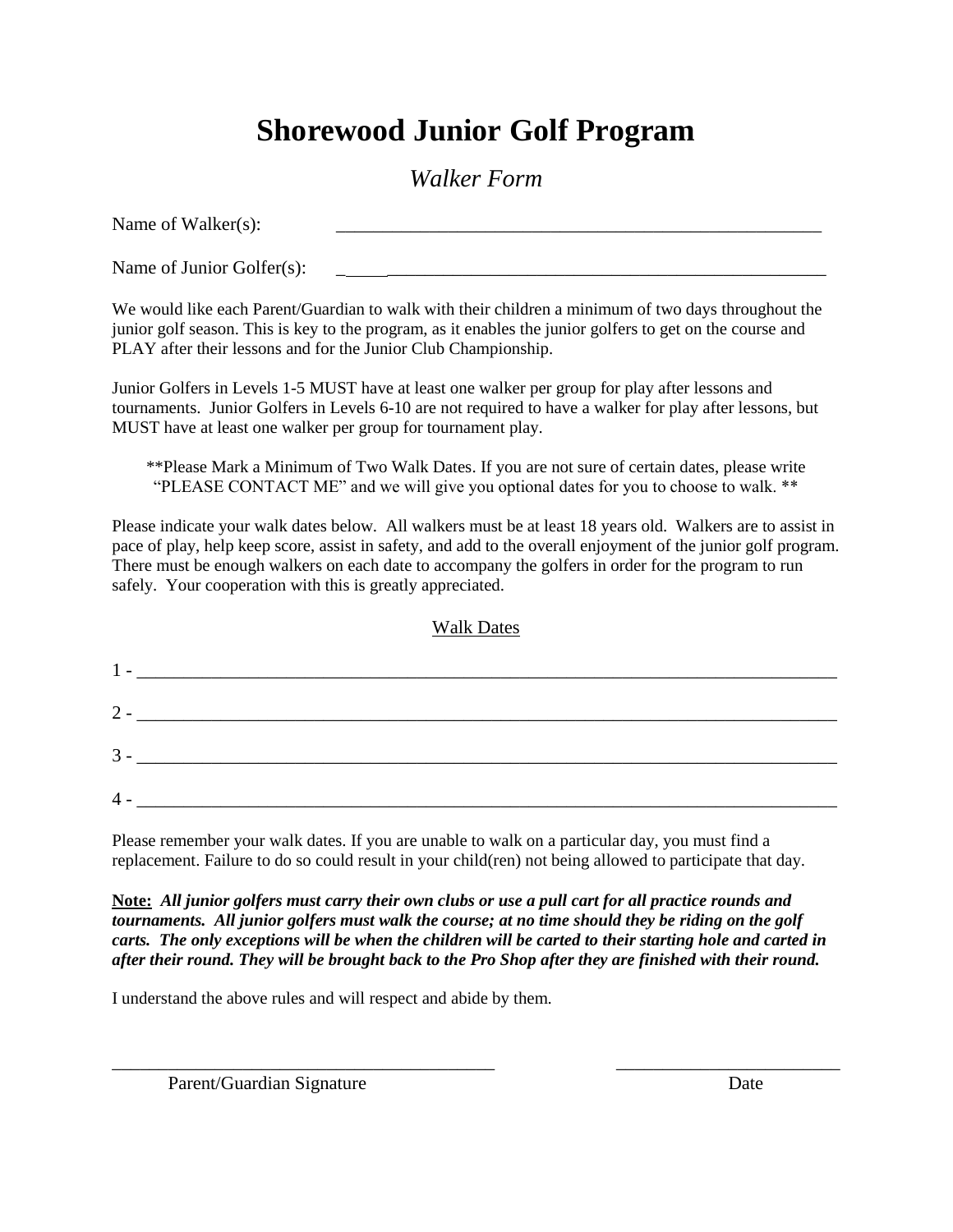# **Shorewood Junior Golf Program**

## *Code of Conduct*

#### **Parent/Guardian Name:**  $\blacksquare$

All junior golfers and their parents MUST read and sign this form in order to participate in the Shorewood Junior Golf Program.

1 – Proper attire will be worn at all times on the golf course, in the Grove, Pro Shop and Clubhouse. (No t-shirts, short shorts or jeans)

2 – Proper language will be used at all times on the golf course, in the Grove, Pro Shop and Clubhouse. (No swearing or abusive language)

3 – Proper etiquette will be displayed at all times on the golf course, in the Grove, Pro Shop and Clubhouse. (No throwing clubs, bags or other objects)

4 – Proper respect will be given to the Golf Professional, Jr. Golf committee and all Walkers. Questions about golf rules should be brought to the attention of the Golf Professional at the end of the golf round.

5 – Absolutely NO drinking alcohol, smoking, chewing tobacco or using illegal substances at any time.

*Any golfer who does not abide by these rules will be required to leave the golf course immediately. Repeat offenders will be dismissed from the Junior Golf Program.*

\_\_\_\_\_\_\_\_\_\_\_\_\_\_\_\_\_\_\_\_\_\_\_\_\_\_\_\_\_\_\_\_\_\_\_\_\_\_\_\_\_\_\_\_\_\_\_\_\_\_\_

\_\_\_\_\_\_\_\_\_\_\_\_\_\_\_\_\_\_\_\_\_\_\_\_\_\_\_\_\_\_\_\_\_\_\_\_\_\_\_\_\_\_\_\_\_\_\_\_\_\_\_

Signatures below indicate I/we agree to abide by the Code of Conduct.

#### **Junior Golf Participant(s):**

**Parent/Guardian:**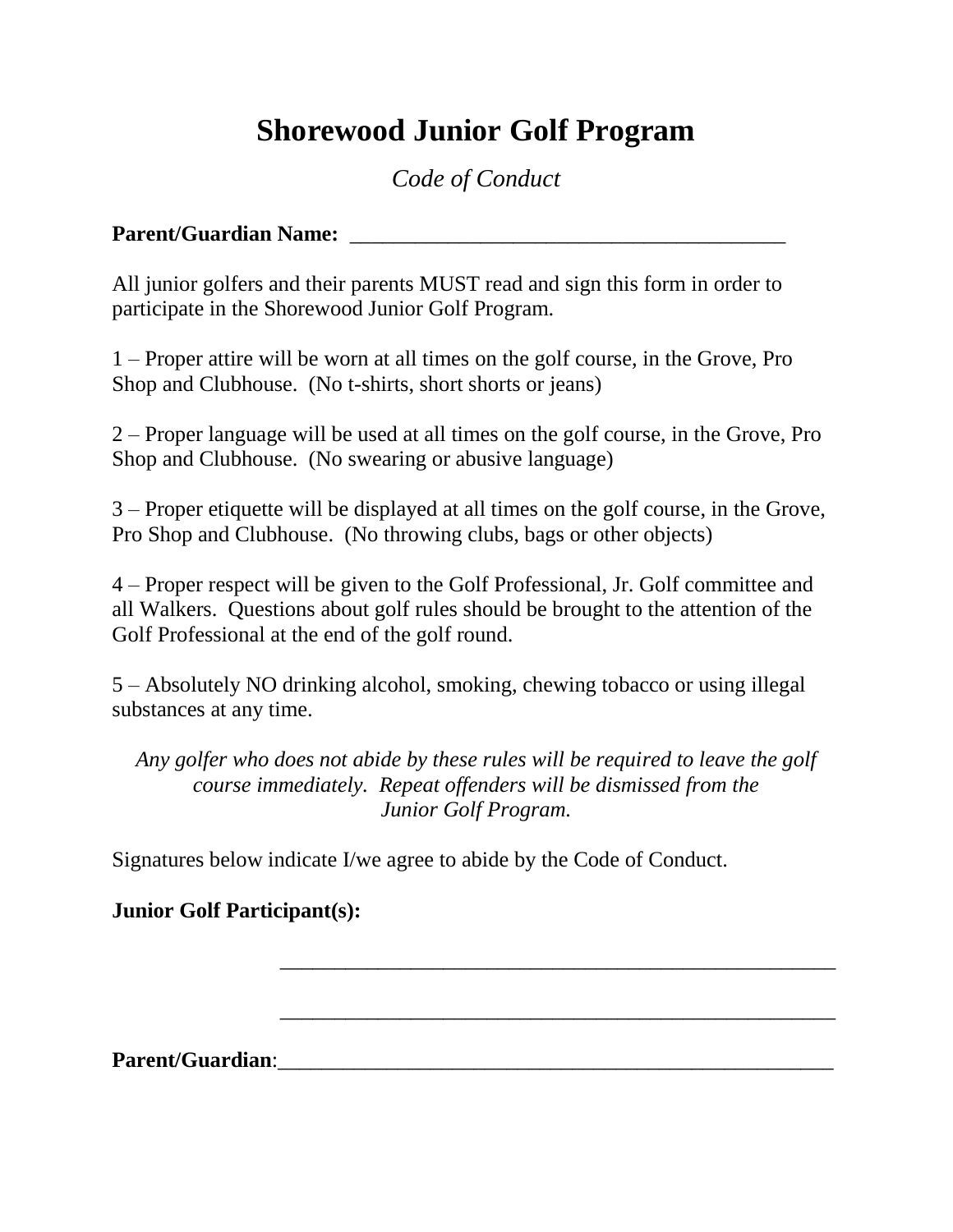

# *2022 JUNIOR GOLF SCHEDULE*

| • Tuesday June $28^{th}$ (Levels 1-5)<br>• Wednesday June 29 <sup>th</sup> (Levels 6-10) Golf Lesson #1 (Putting – Play After)                                          | Golf Lesson #1 (Putting - Play After)                                                |
|-------------------------------------------------------------------------------------------------------------------------------------------------------------------------|--------------------------------------------------------------------------------------|
| • Tuesday July $5^{\text{th}}$ (Levels 1-5)<br>• Wednesday July $6th$ (Levels 6-10)                                                                                     | Golf Lesson #2 (ATG - Play After)<br>Golf Lesson #2 (ATG- Play After)                |
| • Tuesday July $12^{th}$ (Levels 1-5)<br>• Wednesday July 13 <sup>th</sup> (Levels 6-10)                                                                                | Golf Lesson #3 (Full Swing - Play After)<br>Golf Lesson #3 (Full Swing - Play After) |
| • Tuesday July $19^{th}$ (Levels 1-5)<br>• Wednesday July $20^{th}$ (Levels 6-10)                                                                                       | Golf Lesson #4 (Putting - Play After)<br>Golf Lesson #4 ( Putting- Play After)       |
| • Monday July $25^{\text{th}}$ (Levels 1-5)<br>• Wednesday July $27^{\text{th}}$ (Levels 6-10)                                                                          | Golf Lesson #5 (Full Swing-Play After)<br>Golf Lesson #5 (Full Swing-Play After)     |
| • Tuesday August $2^{nd}$ (Levels 1-5) Golf Lesson #6 (ATG – Play After)<br>• Wednesday August $3^{rd}$ (Levels 6-10) Golf Lesson #6 (ATG – Play After)                 |                                                                                      |
| • Tuesday August $9^{th}$ (Levels 1-5) Golf Lesson #7 (Fun Day – Play After)<br>• Wednesday August 10 <sup>th</sup> (Levels 6-10) Golf Lesson #7 (Fun Day - Play After) |                                                                                      |
| • Monday August $15^{th}$ $\rightarrow$ Bobby Steele Junior Club Championship Day 1                                                                                     |                                                                                      |

- Tuesday August  $16^{th} \rightarrow$  Bobby Steele Junior Club Championship Day 2
- Tuesday August  $16^{th} \rightarrow$  Awards Banquet 6:00 PM in Grand Room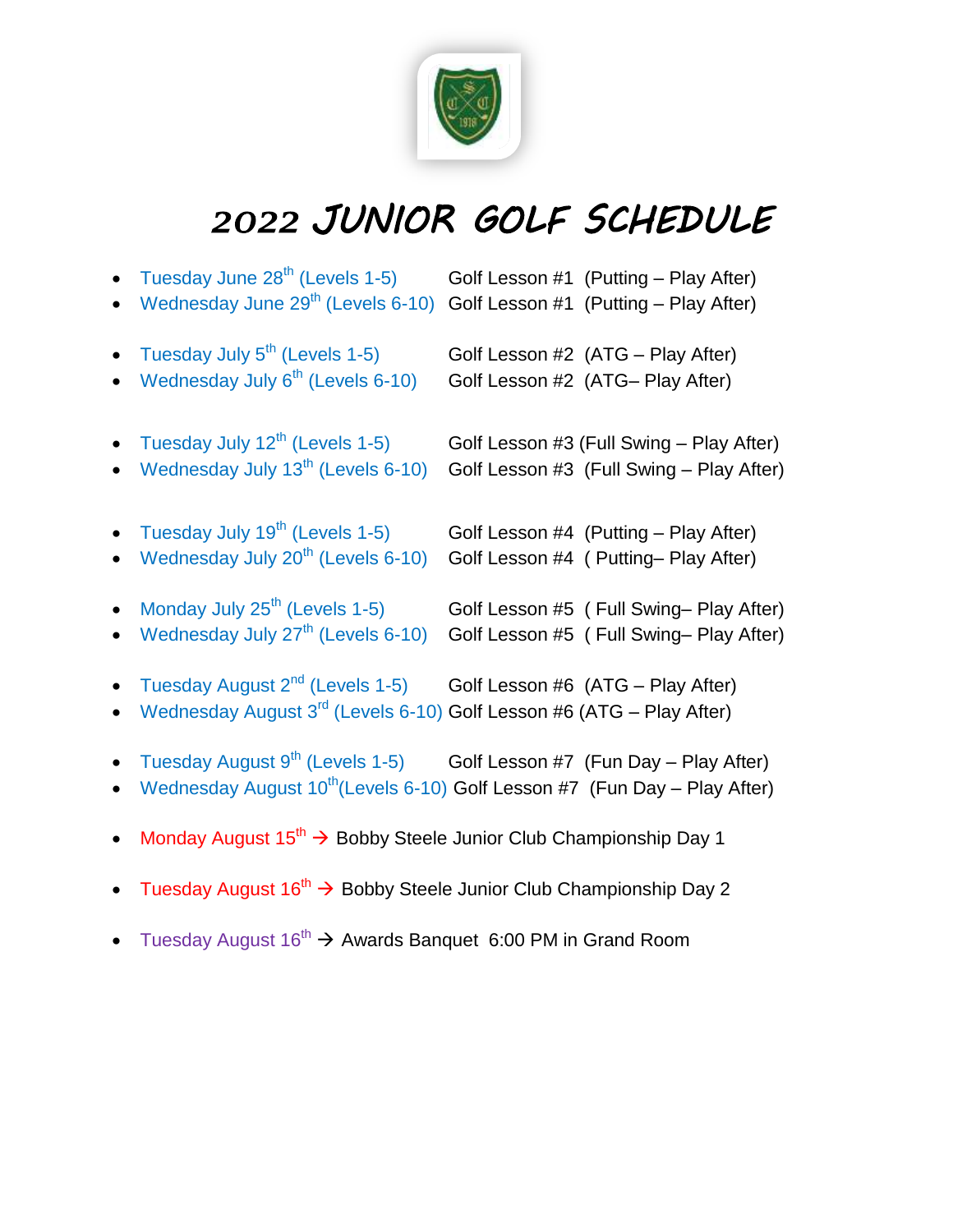# *Golf Lesson Times*

# *LESSON TIMES*

- Lesson Time Slot  $1 \rightarrow 8:00-9:00$  AM
	- $\circ$  Tee Time #1 for Play After  $\rightarrow$  9:10 AM
	- $\circ$  Tee Time #2 for Play After  $\rightarrow$  9:20 AM
	- $\circ$  Tee Time #3 for Play After  $\rightarrow$  9:30 AM
- Elesson Time Slot  $2\rightarrow$  9:30-10:30 AM
	- $\circ$  Tee Time #1 for Play After  $\rightarrow$  10:40 AM
	- $\circ$  Tee Time #2 for Play After  $\rightarrow$  10:50AM
	- $\circ$  Tee Time #3 for Play After  $\rightarrow$  11:00 AM
- Lesson Time Slot  $3\rightarrow$  11:00 12:00 PM
	- $\circ$  Tee Time #1 for Play After  $\rightarrow$  12:10 PM
	- $\circ$  Tee Time #2 for Play After  $\rightarrow$  12:20 PM
	- $\circ$  Tee Time #3 for Play After  $\rightarrow$  12:30 PM
- Elesson Time Slot  $4 \rightarrow 12:30 1:30$  PM
	- $\circ$  Tee Time #1 for Play After  $\rightarrow$  1:40 PM
	- $\circ$  Tee Time #2 for Play After  $\rightarrow$  1:50 PM
	- $\circ$  Tee Time #3 for Play After  $\rightarrow$  2:00 PM

\*\*\*Each Junior Golfer Will Be Assigned a Lesson Time Slot Based on the Player Pathway Level He/She is In. Lesson Times with Junior Golfers in Each Lesson Time Slot Will Be Posted in the Pro Shop and on our website prior to Junior Golf Beginning\*\*\*